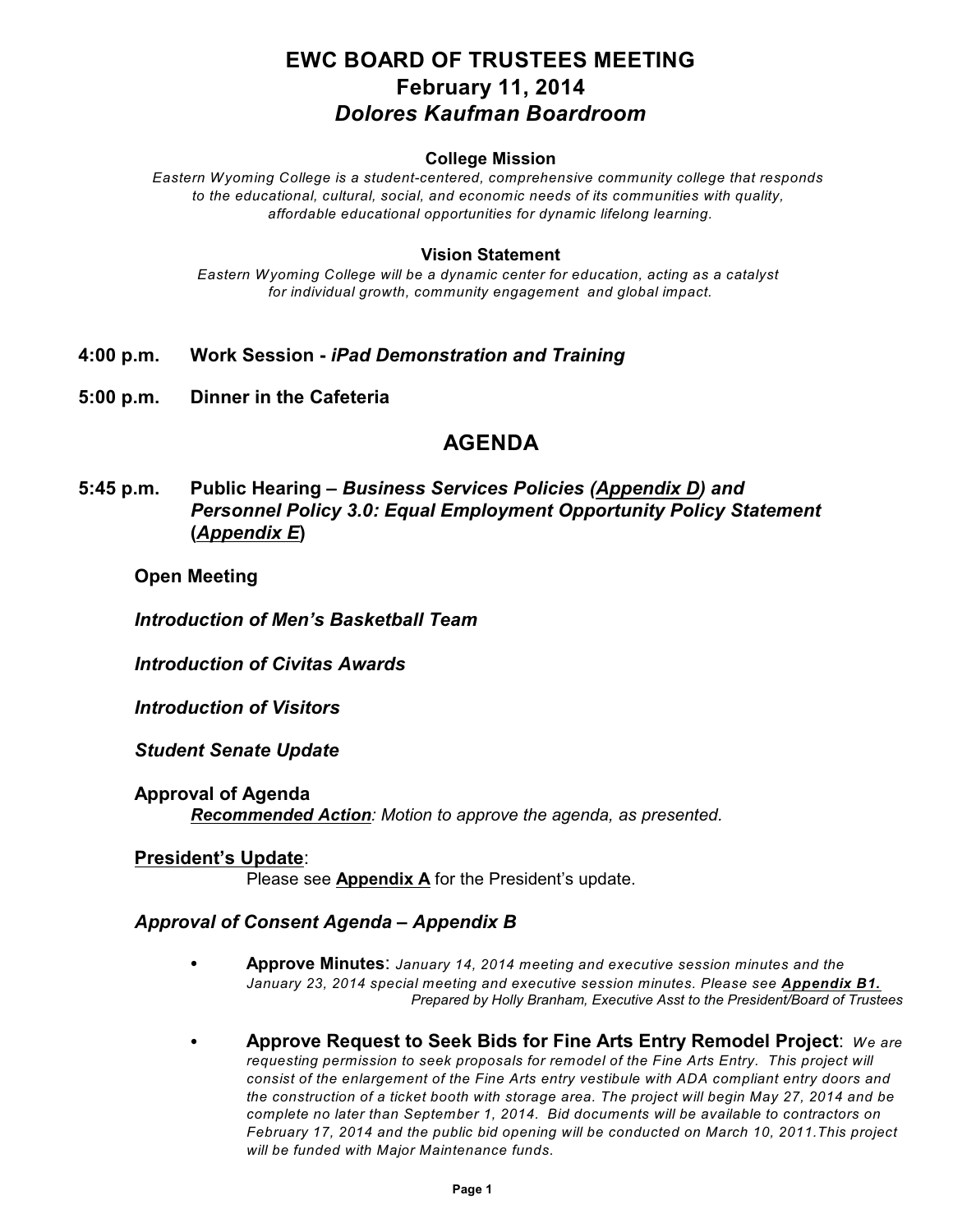C **Approve Recommendation to Accept Twin City Roofing Bid and Award Contract for Replacement of Lancer Hall Roof:** *We are requesting permission to award a contract for replacing the roof on Lancer Hall that was damaged in the hail storm last summer. We received two bids for the project. Bob's Roofing bid \$74,922. Twin City Roofing, Scottsbluff, bid \$54,540. Due to the significant difference in bids, we reviewed and verified with Twin City Roofing that they did not error in their estimate. Terry Schank, owner of Twin City Roofing, indicated that his bid was based on a site visit and thorough understanding of the project. We recommend accepting the Twin City Roofing bid of \$54,540 and awarding a contract for the repairs. The project will start on May 12, 2014 and be complete no later than May 30, 2014. The project will be funded by an insurance settlement.*

*Submitted by Mr. Clyde Woods, Director for Procurement and Contracts and Mr. Keith Jarvis, Director for Physical Plant*

C **Approve Wyoming Surplus Property Resolution**: *By adopting this resolution, it authorizes Eastern Wyoming College to acquire surplus property from Wyoming Surplus Property. The college has worked with Wyoming Surplus Property for many years. Please see Appendix B5* .

*Prepared by Mr. Ron Laher, Vice President for Administrative Services*

*Trustees, please feel free to contact Dr. Armstrong prior to the board meeting regarding any questions you may have concerning the consent agenda.*

#### *Recommended Action: Motion to approve the consent agenda, as presented***.**

# **Action Items**

#### **Approve Financial Report**

Please see **Appendix C** for the written financial report and the construction projects update.

*Prepared by Mr. Ron Laher, Vice President for Administrative Services*

#### *Recommended Action: Motion to approve the financial report, as presented.*

## **Approve on Final Reading Revisions to Business Services Policies and Associated Administrative Rules**

Revisions to Business Services Policies and Administrative Rules have been undertaken by the Business Office staff and President's Leadership Team over the past several months (see **Appendix D**). Policies have been reviewed for strength, relevance, and cohesion, and where possible, procedures within policies have been moved to Administrative Rules. We also updated position titles and statute citations. Suggested changes discussed during the December work session have also been incorporated.

*Prepared by Mr. Ron Laher, Vice President for Administrative Services*

## *Recommended Action: Motion to approve on final reading the revisions to the Business Services Policies and Associated Administrative Rules, as presented.*

## **Approve on Final Reading Revision to Personnel Policy 3.0: Equal Employment Opportunity Policy Statement**

I researched the policies at the University of Wyoming and other advanced educational institutions and the word *orientation* has become the standard over the word *preference*. Please see **Appendix E** for a copy of the policy. We're requesting the Trustees approve this change on final reading.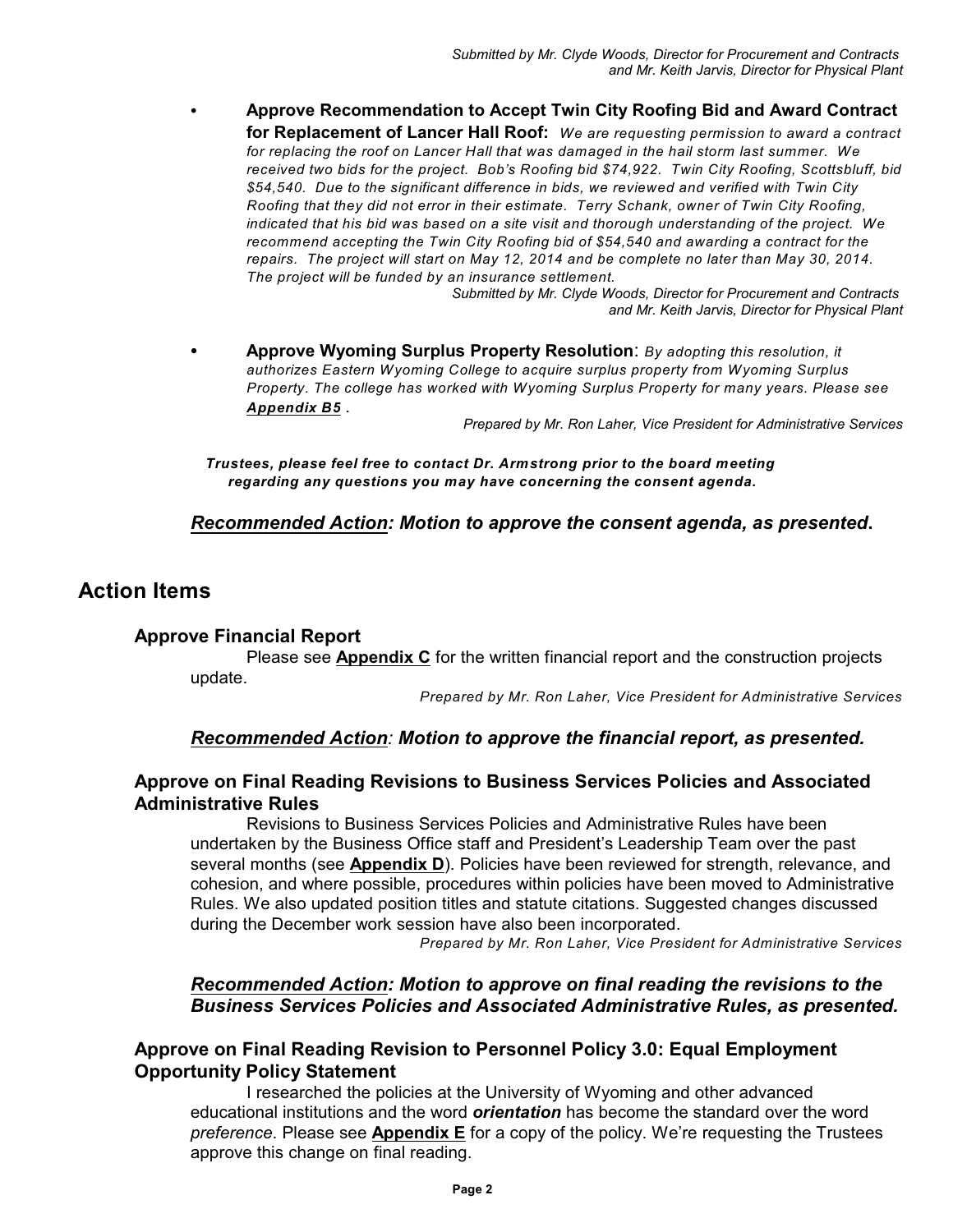*Recommended Action: Motion to approve on final reading the revision to Personnel Policy 3.0: Equal Employment Opportunity Policy Statement, as presented.*

# **Information Items**

## **Learning Update**:

Please see **Appendix F** for the Learning update.

*Prepared by Dr. Dee Ludwig, Vice President for Learning*

- Spring 2014 Day One On-Campus Enrollment Report: The Spring 2014 enrollment data for the first day of classes showed a 4.2% decrease in the total number of students enrolled in on-campus courses compared to Spring 2013. Full-time headcount is up 22 students, and part-time enrollment showed a decrease of 50 students. Full-time enrollment was 4 students above the five-year average, and parttime enrollment was 12 students below the five-year average. Total enrollment is 8 students below the five-year average. The On-Campus Day 1 full time equivalency (FTE) showed an increase of 0.5% or 3.0 FTE compared to Spring 2013. The FTE was 3.56 below the five-year average. Please see **Appendix G** for details. *Prepared by Ms. Kimberly Russell, Institutional Research Director*
- Spring 2014 Day 10 On-Campus Enrollment Report: The on-campus 10 day enrollment data showed a decrease of 4.8% in the total number of students enrolled comparing Spring 2013 to Spring 2014. Full-time headcount increased by 22 students while part-time headcount decreased by 55 students. Spring 2014 full-time is 1 student above the five-year average. Part-time enrollment is 24 students below the five-year average. Total enrollment is 23 students below the five-year average. The on-campus 10 day full time equivalency (FTE) showed an increase of 6.92 FTE compared to Spring 2013. Spring 2014 on-campus FTE is 3.55 FTE below the fiveyear average. The off-campus 10 day FTE showed an increase of 100.38 FTE compared to Spring 2013. Please see **Appendix H** for details.

*Prepared by Ms. Kimberly Russell, Institutional Research Director*

- Partnership Report: The Partnership Report can be find in Appendix I. *Prepared by Dr. Dee Ludwig, Vice President for Learning*
- C **Hathaway Update**: The 2012-2013 Hathaway report can be found in **Appendix J**. *Prepared by Dr. Dee Ludwig, Vice President for Learning*

## **Student Services Update**:

Please see **Appendix K** for the Student Services update.

*Prepared by Dr. Rex Cogdill, Vice President for Student Services*

## **Human Resources Update**:

Staffing: Volleyball position has been posted and we are receiving applications. Applicant screening and hiring will take place in Early March. I am also completing the Athletic Director/Fitness Center Director job description and advertisement. Time line for hiring is late March.

Working with Retirees to complete all necessary paperwork. Assisting with the Wyoming Retirement System, State of Wyoming Insurance Division and for some, social security.

Evaluations are being completed with reviews. There are a few still coming in daily. HR has been working with Ron Laher to project costs and staff needs for next year.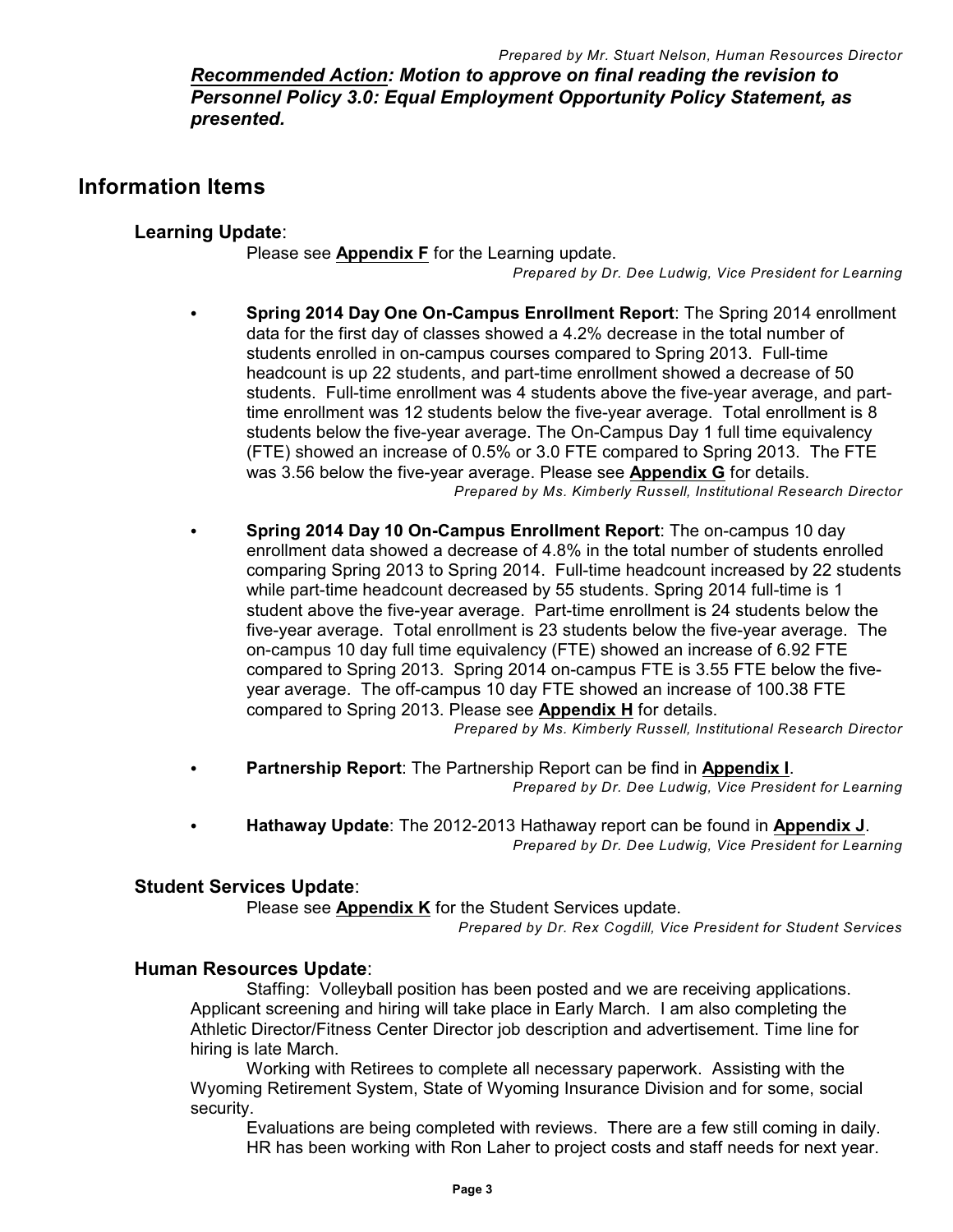## **Institutional Development Update**:

Please see **Appendix L** for the Development update.

*Prepared by Mr. Oliver Sundby, Institutional Development Director*

# **Trustee Topics**

- C **Reminder:** WACCT Conference and Legislative Reception, February 20
- **February 24, 2014** Special Board Meeting to approve financing proposal for Lancer Hall Additions.

# **Adjournment**